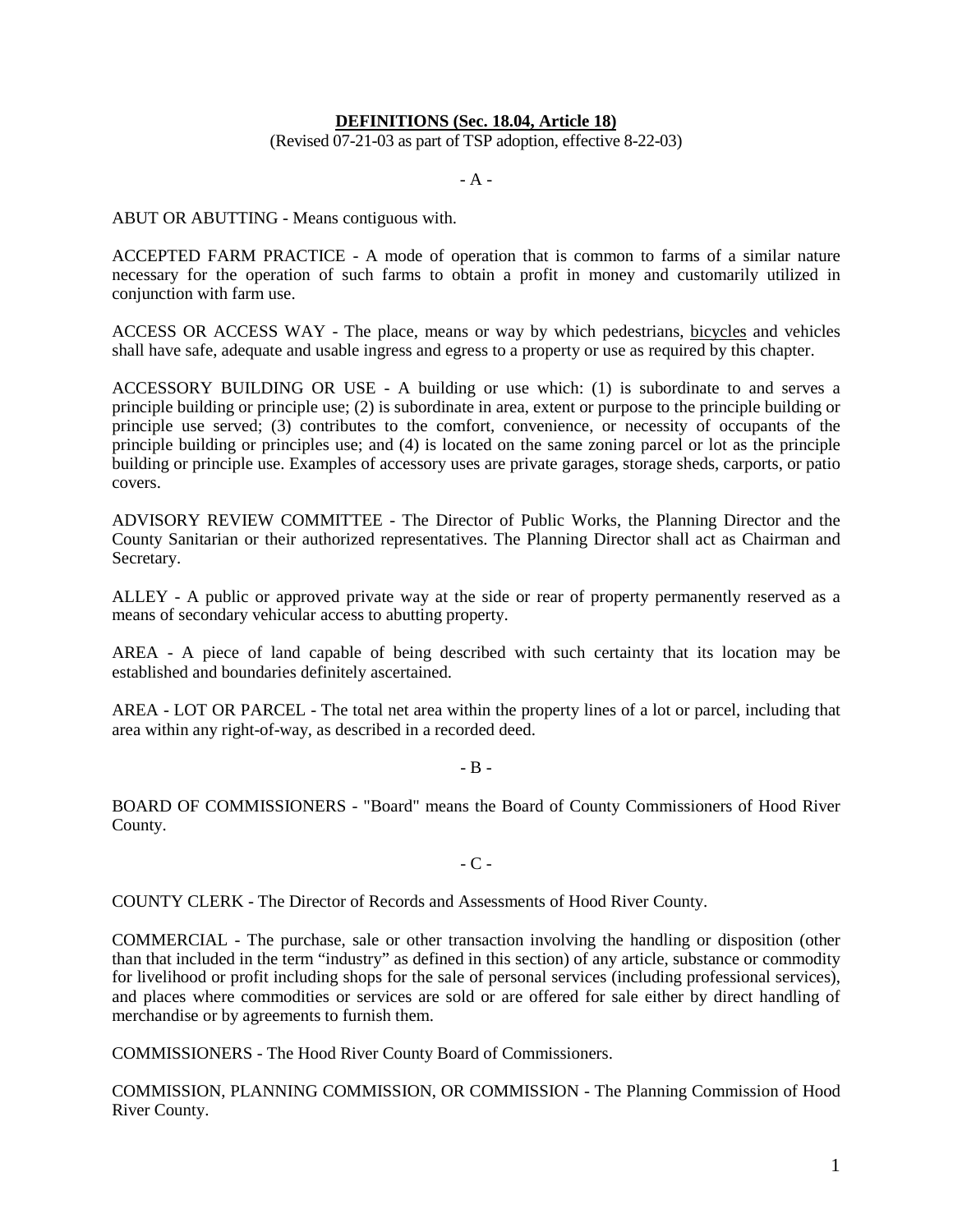COUNTY - The County of Hood River.

CUL DE SAC - A type of dead end street, designed for limited use which cannot practically be extended with a suitable turn-around radius at the end.

 $-D -$ 

DIRECTOR OF PLANNING - Refers to the Director of Planning of the County of Hood River and includes "Planning Director" or "Planner - Zoning Administrator".

- E -

EASEMENT - A right of usage of real property granted by an owner to the public or to specific persons, firms, and corporations.

- F -

FARM USE - As used in this ordinance "farm use" means the current employment of land, including that portion of such lands under buildings supporting accepted farming practices for the purpose of obtaining a profit in money by raising, harvesting and selling crops or by feeding, breeding, management and sale of, or the produce of, livestock, poultry, fur bearing animals or honeybees or for dairying and the sale of dairy products or any other agricultural or horticultural use or animal husbandry or any combination thereof "farm use" includes the preparation and storage of the products raised on such land for man's use and animal use and disposal by marketing or otherwise.

FLOODPLAIN - The 100-year floodplain of a river, stream or lake.

 $-G -$ 

GOVERNING BODY - The Hood River County Board of Commissioners.

 $-I -$ 

INDUSTRY - The manufacture, fabrication, processing or reduction of any article, substance or commodity or any other treatment thereof in such a manner as to change the form, character or appearance thereof.

 $-L -$ 

LEGAL DESCRIPTION - The method by which the outer boundaries of a building site or premises and all appurtenant easements and applicable restrictions or covenants are described or established by reference to establish points, monument, etc.

<sup>1</sup>LOT - A single unit of land that is created by a subdivision of land.

LOT, BUTT - A lot, the lot side lines of which abuts the lot rear line of two or more adjoining lots.

LOT, CORNER - A lot at the junction of two or more intersecting streets with a boundary line thereof abutting on each of the streets.

LOT, CUL DE SAC - A trapezoidal or wedge shaped lot wherein the minimum lot width shall be measured at the setback line.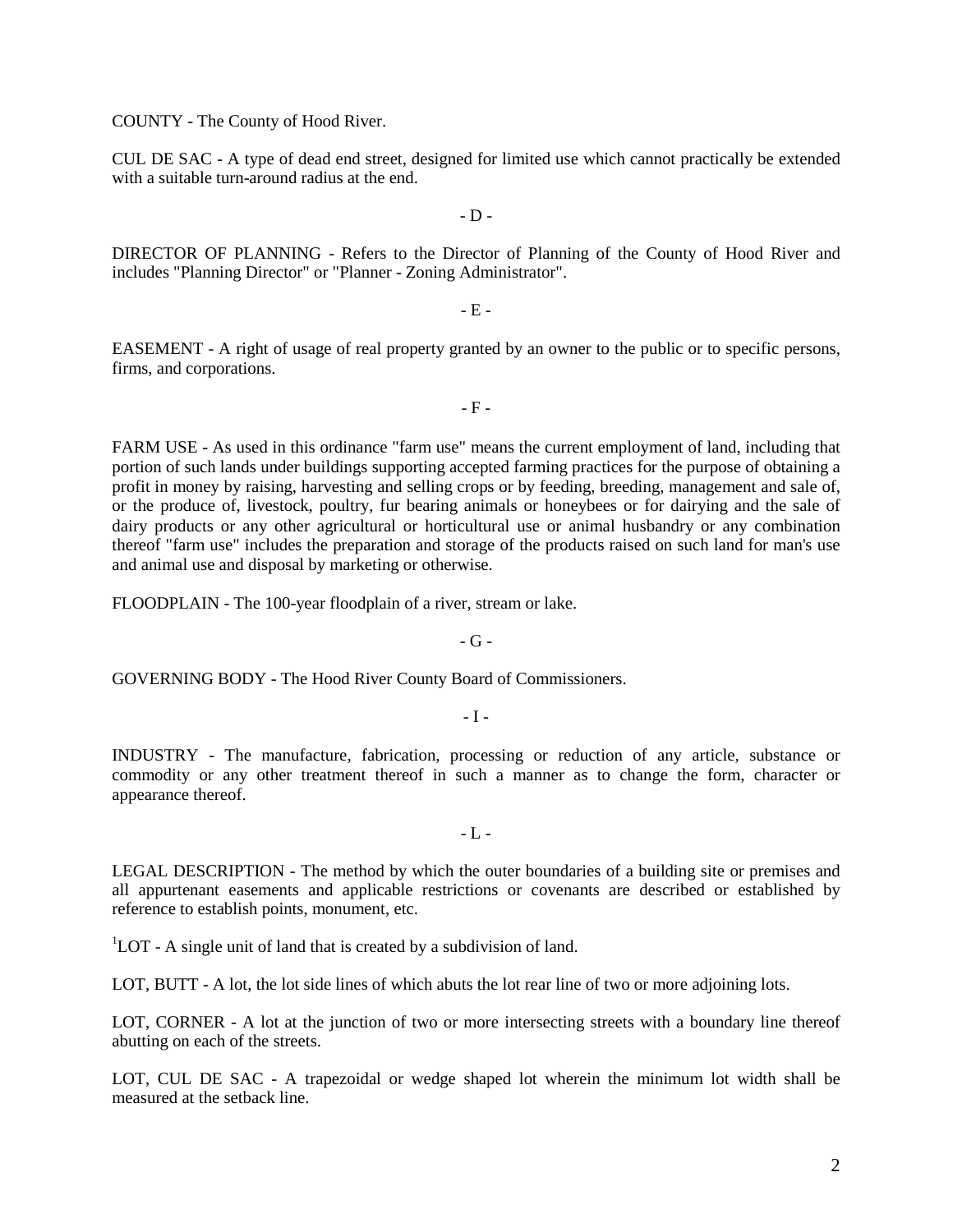LOT, DEPTH - The average horizontal distance between the front and rear lot line measured in the mean direction of the side lines of the lot.

LOT, EXTERIOR - A lot which is a corner lot.

LOT, FLAGPOLE - A building site with access to a street by means of a corridor or access way which is not less than as required by this ordinance.

LOT, INTERIOR - A lot which is not a corner lot.

LOT LINE, FRONT - On an interior lot, the "front lot line" means the property line abutting the street. On a corner lot, the "front lot line" is the property line which the architecturally designed front of the building faces. On a flag lot, the "front lot line" is the property line closest to and most nearly parallel with the street which serves the lot.

LOT OF RECORD - A lot, the legal description for which is recorded in the Department of Records and Assessments of Hood River County.

LOT THROUGH - A lot having frontage on two parallel or approximately parallel streets. The Commission shall determine which frontage shall be considered as the lot front for the purpose of compliance with yard and setback provisions of this ordinance.

LOT WIDTH - The average horizontal distance measured between the side lines of the lot.

 $-$  O  $-$ 

<sup>1</sup>ORIGINAL LOT OR PARCEL - The size and configuration of a lot or parcel at the time it was initially created, either by deed or land sales contract, prior to January 1, 1976, or by partition or subdivision.

 $-$  P  $-$ 

<sup>[1](#page-2-0)</sup>PARCEL - A single unit of land that is created: (a) by partitioning, as defined in ORS 92.010; (b) in compliance with all applicable planning, zoning, and partitioning ordinances or regulations; or (c) by deed or land sales contract, if recorded prior to January 1, 1976.

PARTITION - Means either an act of partitioning land or an area or tract of land partitioned as defined in this section.

PARTITION, MAJOR - Means a partition that includes the creation of a road or Street.

PARTITION, MINOR - Means a partition that is subject to approval by the County under this ordinance and that does not include the creation of a road or street.

PARTITION, LAND - Means to divide an area or tract of land into two or three parcels within a calendar year when such area or tract of land exists as a unit or contiguous units of land under single ownership at the beginning of such year. "Partitioned land" does not include division of land resulting from the creation of cemetery lots, and "partitioned land" does not include any adjustment of a lot line by the relocation of a common boundary where an additional parcel is not created and where the existing parcel reduced in size by the adjustment is not reduced below the minimum lot size established by an applicable zoning ordinance.

<span id="page-2-0"></span> $<sup>1</sup>$  Amended on July 15, 2002, HRC Ord. 241</sup>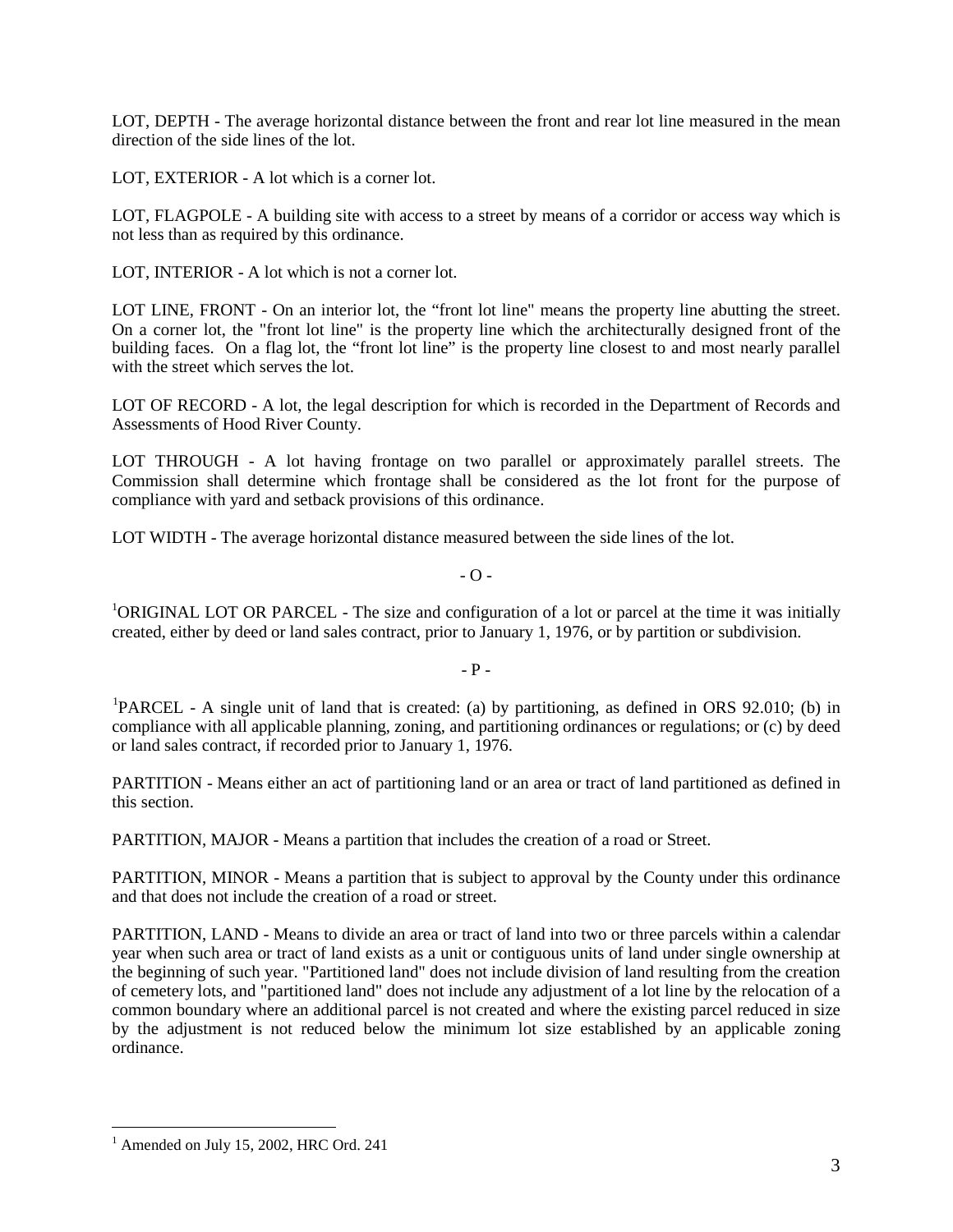PERSON - An individual, firm, co-ownership, joint venture, association, social club, fraternal organization, corporation, estate, trust, receiver, syndicate. the Federal or State Government, City, County, special district, or any other group or combination acting as an entity.

PLANNING DIRECTOR'S REVIEW PROCEDURE - Refers to provisions in Article 72 – Planning Director's Review Procedure, Hood River County Zoning Ordinance.

PLAT - Includes a final map, diagram, drawing, replat or other writing containing all the descriptions, locations, specifications, dedications, provisions, and information concerning a subdivision or partition, as defined in ORS 92.010.

PUBLIC UTILITY - Any company or firm under the jurisdiction of the Oregon State Public Utility Commissioner or County District under jurisdiction by a Board of Trustees.

 $-R -$ 

RIGHT-OF-WAY - (1.) The exterior boundary of a street, public or private easement, or similar corridor of land where street and utility improvements, such as the improved road surface, sidewalks, planter strips, drainage ditches, and utility lines are located. When measuring setbacks, the edge of the right-ofway should be used, unless the setback is measured from centerline of the street. (2.) Is also defined as: Land that is owned in fee simple by the public, usually for transportation facilities.

ROAD OR STREET - A public or private way for travel by vehicles, bicycles and pedestrians, that meets County standards or descriptions in the County Transportation System Plan, excluding a private way that is created to provide ingress or egress to land in conjunction with the use of such land for forestry, mining, or agricultural purposes.

**-** S **-**

STATEMENT OF WATER RIGHTS - Chapter 92, Oregon Revised Statutes requires persons making application to either subdivide or partition lands outside the boundaries of an irrigation district, water control district, or district improvement company to file and record a statement of water rights. If a water right exists, the property owner must receive written acknowledgement from the Oregon Water Resources Department. The Statement of Water Rights and the Acknowledgement must be recorded with the County approved partition or subdivision.

STREAM - Any perennial natural water course.

STREET - The principal means of access to abutting property as defined herein. "Streets" also include parkways, alleys and roads.

STREET, ROAD OR WAY - PRIVATE - Any area used for vehicular access and restricted from and/or not dedicated to the general public use or as further defined by any standards adopted by the Board of County Commissioners.

STREET, ROAD OR WAY - PUBLIC - Any street, road or way dedicated to the public, or the County, for and available to public use.

STREET, CENTERLINE - The centerline of the street as determined by official surveys or precise or specific plan of a highway alignment.

STREET, LOCAL - Any street dedicated, deeded or condemned as such serving as a principal means of access to abutting property, which street may be shown on or included in the circulation element adopted by and as amended by the County. Local streets typically include public streets or roads that serve local